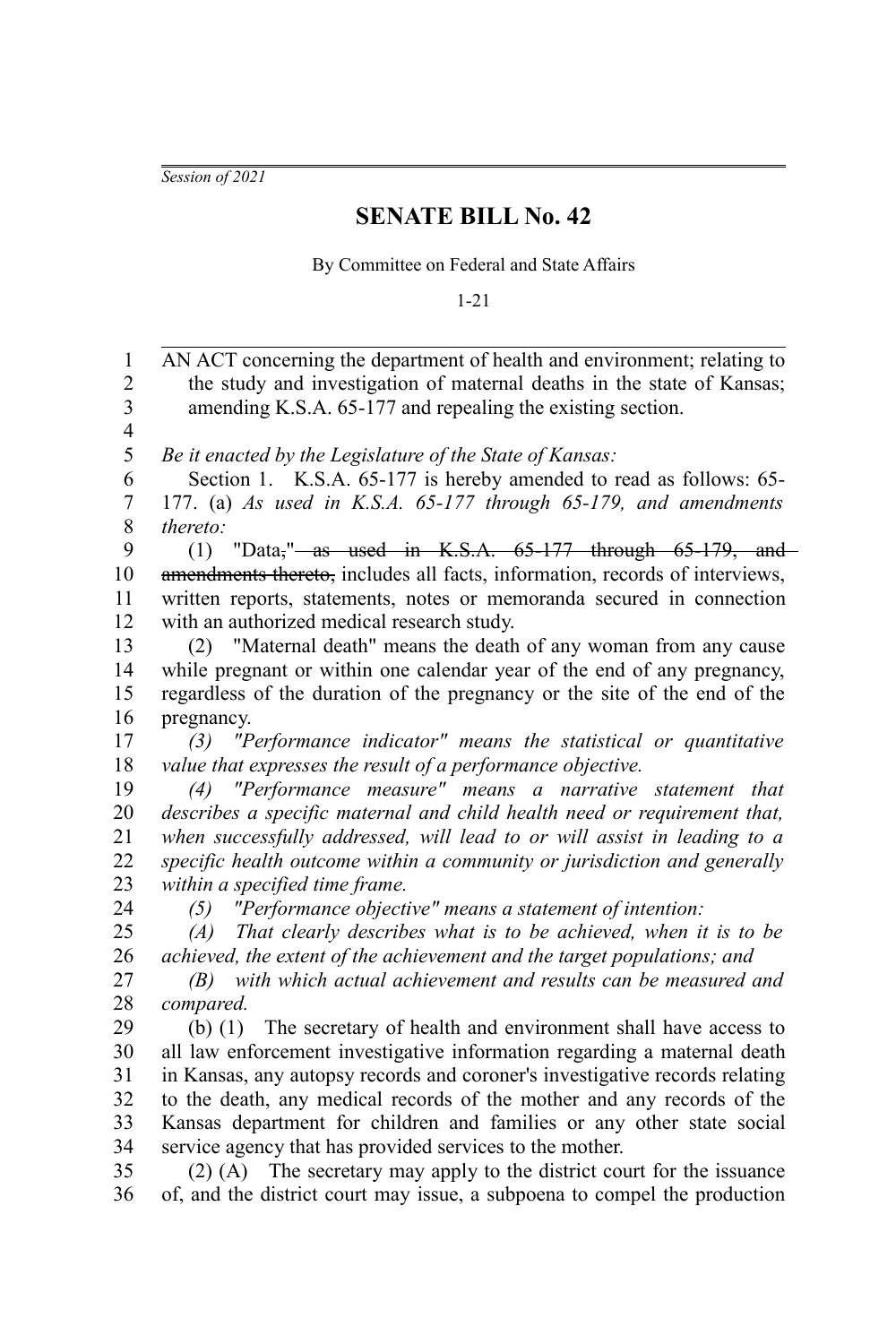10 11 12

of any books, records or papers relevant to the cause of any maternal death 1

being investigated by the secretary. Any books, records or papers received by the secretary pursuant to the subpoena shall be confidential and privileged information and not subject to disclosure. 2 3 4

(B) The provisions of this paragraph providing for confidentiality of records shall expire on July  $1, \frac{-2023}{2026}$ , unless the legislature acts to reenact such provisions. The legislature shall review the provisions of this paragraph pursuant to K.S.A. 45-229, and amendments thereto, prior to July 1, 2023 *2026*. 5 6 7 8 9

(c) The secretary of health and environment shall:

(1) Identify maternal death cases;

(2) review medical records and other relevant data;

(3) contact family members and other affected or involved persons to collect additional relevant data; 13 14

(4) consult with relevant experts to evaluate the records and data collected; 15 16

(5) *utilize a social determinants of health review form that includes a section on racial inequities in healthcare, including racial discrimination and other factors related to racism;*  17 18 19

*(6)* make determinations regarding the preventability of maternal deaths; 20 21

(6)*(7)* develop recommendations and actionable strategies to prevent maternal deaths; and  $22$ 23

(7)*(8)* disseminate findings and recommendations to the legislature, healthcare providers, healthcare facilities and the general public*;* 24 25

*(9) work with healthcare providers and healthcare facilities to promote the continuity of maternal healthcare for women during and after pregnancy;* 26 27 28

*(10) help healthcare providers and healthcare facilities develop and implement performance measures that are based on the performance measures prioritized by the secretary in accordance with the maternal and child health services block grant, 42 U.S.C. § 701 et seq.;* 29 30 31 32

*(11) strengthen the ability of local health officers to generate and compile maternal healthcare performance indicators; and (12) establish an external community review committee that shall:*  33 34

35 36

*(A) Include stakeholders of color;*

*(B) have access to publicly available disaggregated raw data, including maternal interviews and clinical notes; and* 37 38

39

*(C) externally review Black maternal death cases*.

(d) (1) Healthcare providers licensed pursuant to chapters 65 and 74 of the Kansas Statutes Annotated, and amendments thereto, medical care facilities licensed pursuant to article 4 of chapter 65 of the Kansas Statues Annotated, and amendments thereto, maternity centers licensed pursuant 40 41 42 43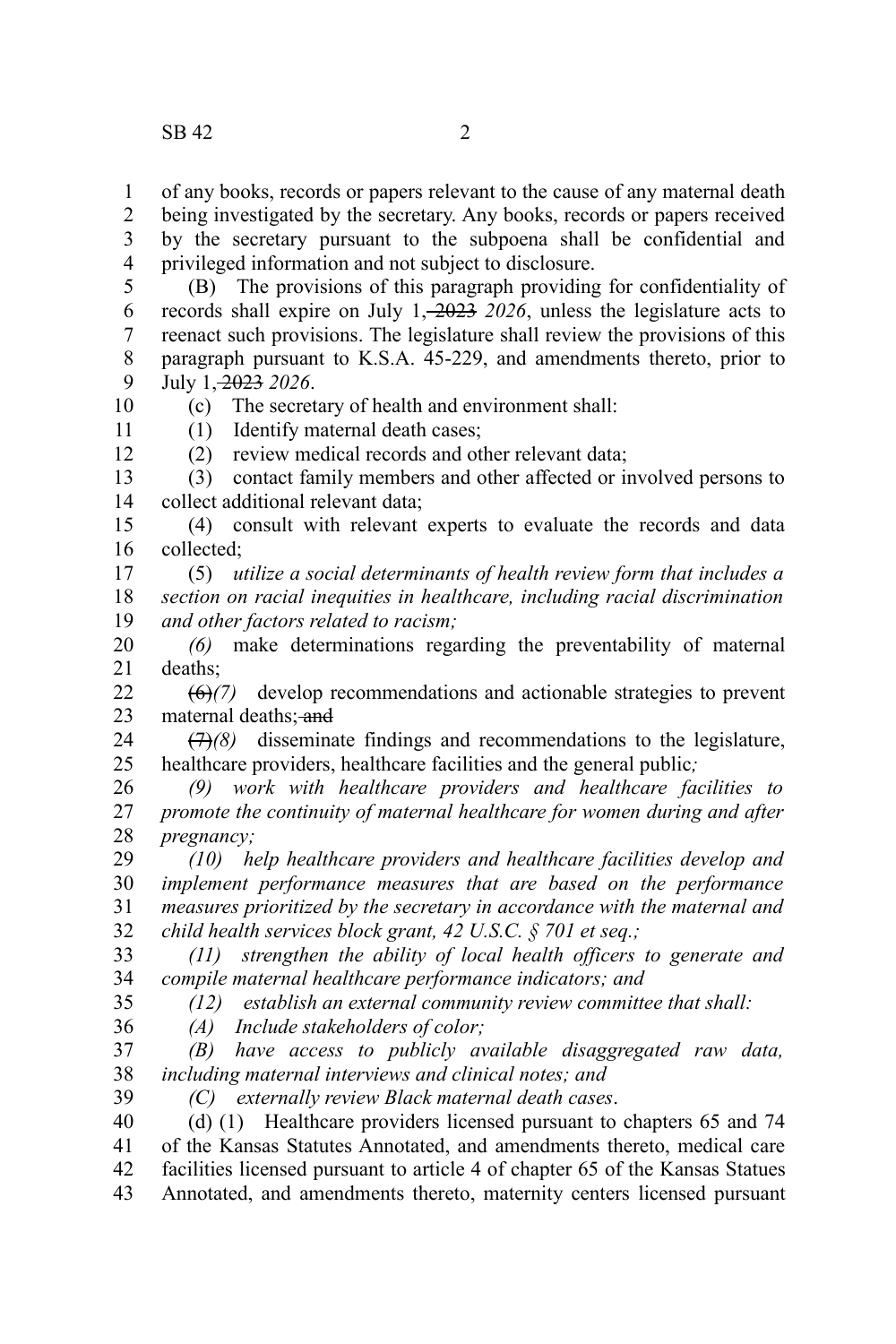to article 5 of chapter 65 of the Kansas Statutes Annotated, and amendments thereto, and pharmacies licensed pursuant to article 16 of chapter 65 of the Kansas Statutes Annotated, and amendments thereto, shall provide reasonable access to all relevant medical records associated with a maternal death case under review by the secretary. 1 2 3 4 5

(2) A healthcare provider, medical care facility, maternity center or pharmacy providing access to medical records pursuant to this section shall not be held liable for civil damages or be subject to criminal or disciplinary administrative action for good faith efforts to provide such records. 6 7 8 9 10

(e) (1) Information, records, reports, statements, notes, memoranda or other data collected pursuant to this section shall be privileged and confidential and shall not be admissible as evidence in any action of any kind in any court or before another tribunal, board, agency or person. Such information, records, reports, statements, notes, memoranda or other data shall not be exhibited nor their contents disclosed in any way, in whole or in part, by any officer or representative of the department of health and environment or any other person, except as may be necessary for the purpose of furthering the investigation of the case to which they relate. No person participating in such investigation shall disclose, in any manner, the information so obtained. 11 12 13 14 15 16 17 18 19 20 21

(2) The provisions of this subsection providing for confidentiality of records shall expire on July 1, 2023 *2026*, unless the legislature acts to reenact such provisions. The legislature shall review the provisions of this subsection pursuant to K.S.A. 45-229, and amendments thereto, prior to July 1, 2023 *2026*. 22 23 24 25 26

(f) (1) All proceedings and activities of the secretary or representatives of the secretary under this section, opinions of the secretary or representatives of the secretary formed as a result of such proceedings and activities and records obtained, created or maintained pursuant to this section, including records of interviews, written reports and statements procured by the secretary or any other person, agency or organization acting jointly or under contract with the department of health and environment in connection with the requirements of this section, shall be confidential and not subject to the provisions of the open records act or the open meetings act or subject to subpoena, discovery or introduction into evidence in any civil or criminal proceeding. Nothing in this section shall be construed to limit or otherwise restrict the right to discover or use in any civil or criminal proceeding any document or record that is available and entirely independent of proceedings and activities of the secretary or representatives of the secretary under this section. 27 28 29 30 31 32 33 34 35 36 37 38 39 40 41

(2) The secretary or representatives of the secretary shall not be questioned in any civil or criminal proceeding regarding the information 42 43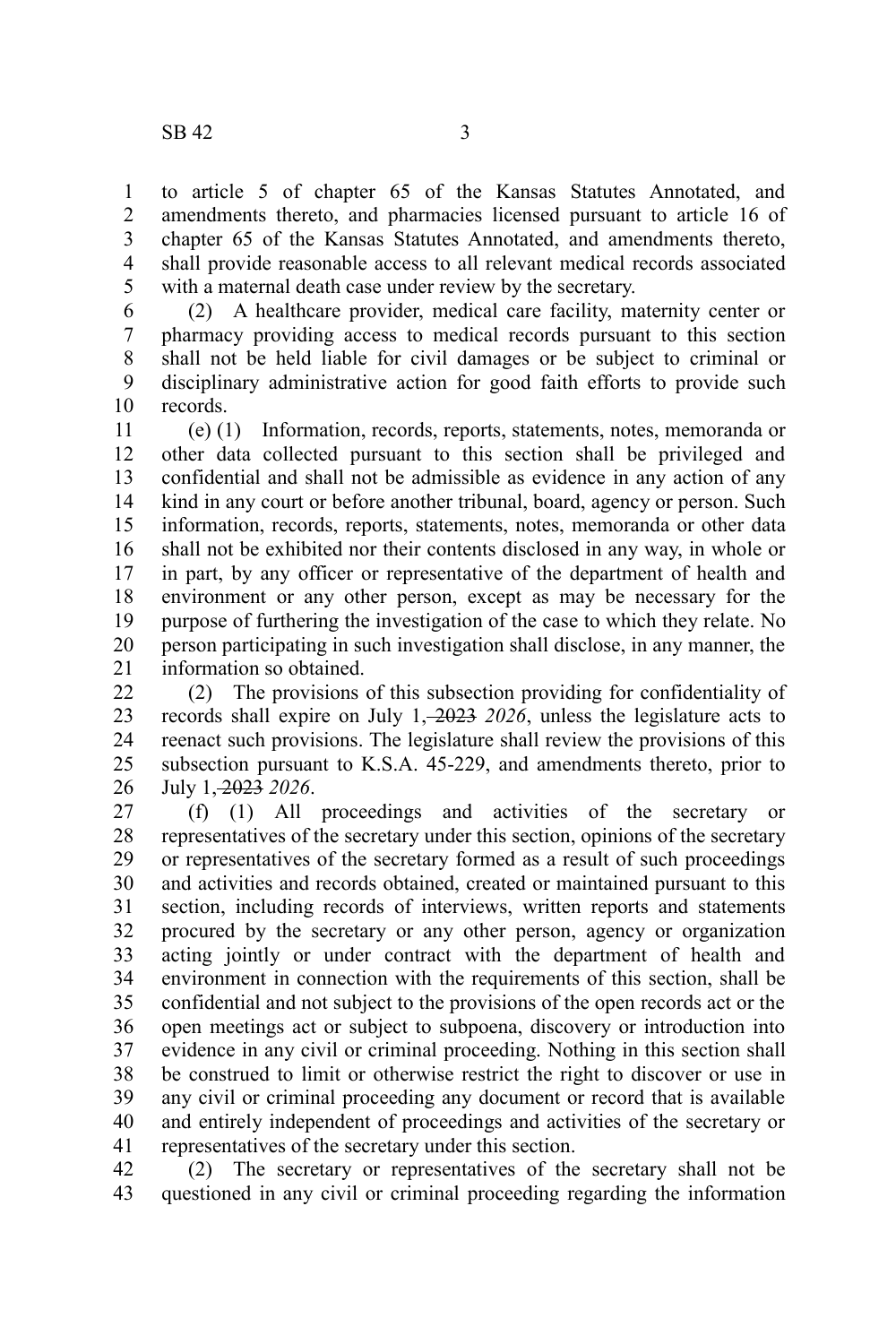presented in or opinions formed as a result of an investigation. Nothing in this section shall be construed to prevent the secretary or representatives of the secretary from testifying to information obtained independently of this section or that is public information. 1 2 3 4

(3) The provisions of this subsection providing for confidentiality of records shall expire on July 1, 2023 *2026*, unless the legislature acts to reenact such provisions. The legislature shall review the provisions of this subsection pursuant to K.S.A. 45-229, and amendments thereto, prior to July 1, 2023 *2026*. 5 6 7 8 9

(g) Reports of aggregate non-individually identifiable data *and nonindividually identifiable data that is disaggregated by race* shall be compiled on a routine basis for distribution in an effort to further study the causes and problems associated with maternal deaths. Reports shall be distributed to healthcare providers and medical care facilities and other persons necessary to reduce the maternal death rate. 10 11 12 13 14 15

(h) The secretary of health and environment shall receive data secured in connection with medical research studies conducted for the purpose of reducing morbidity or mortality from maternal, perinatal and anesthetic causes. Such studies may be conducted by the secretary of health and environment and staff or with other qualified persons, agencies or organizations. If such studies are conducted with any funding not provided by the state of Kansas, then the source of such funding shall be clearly identified in such study. Where authorization to conduct such a study is granted by the secretary of health and environment, all data voluntarily made available to the secretary of health and environment in connection with such study shall be treated as confidential and shall be used solely for purposes of medical research. Research files and opinions expressed upon the evidence found in such research shall not be admissible as evidence in any action in any court or before any other tribunal, except that statistics or tables resulting from such data shall be admissible and may be received as evidence. This section shall not affect the right of any patient or such patient's guardians, representatives or heirs to require hospitals, physicians, sanatoriums, rest homes, nursing homes or other persons or agencies to furnish such patient's hospital record to such patient's representatives upon written authorization, or the admissibility in evidence thereof. 16 17 18 19 20 21 22 23 24 25 26 27 28 29 30 31 32 33 34 35 36

(i) No employee of the secretary of health and environment shall interview any patient named in any such report, nor any relative of any such patient, unless otherwise provided in K.S.A. 65-2422d, and amendments thereto. Nothing in this section shall prohibit the publication by the secretary of health and environment or a duly authorized cooperating person, agency or organization, of final reports or statistical compilations derived from morbidity or mortality studies, which reports or 37 38 39 40 41 42 43